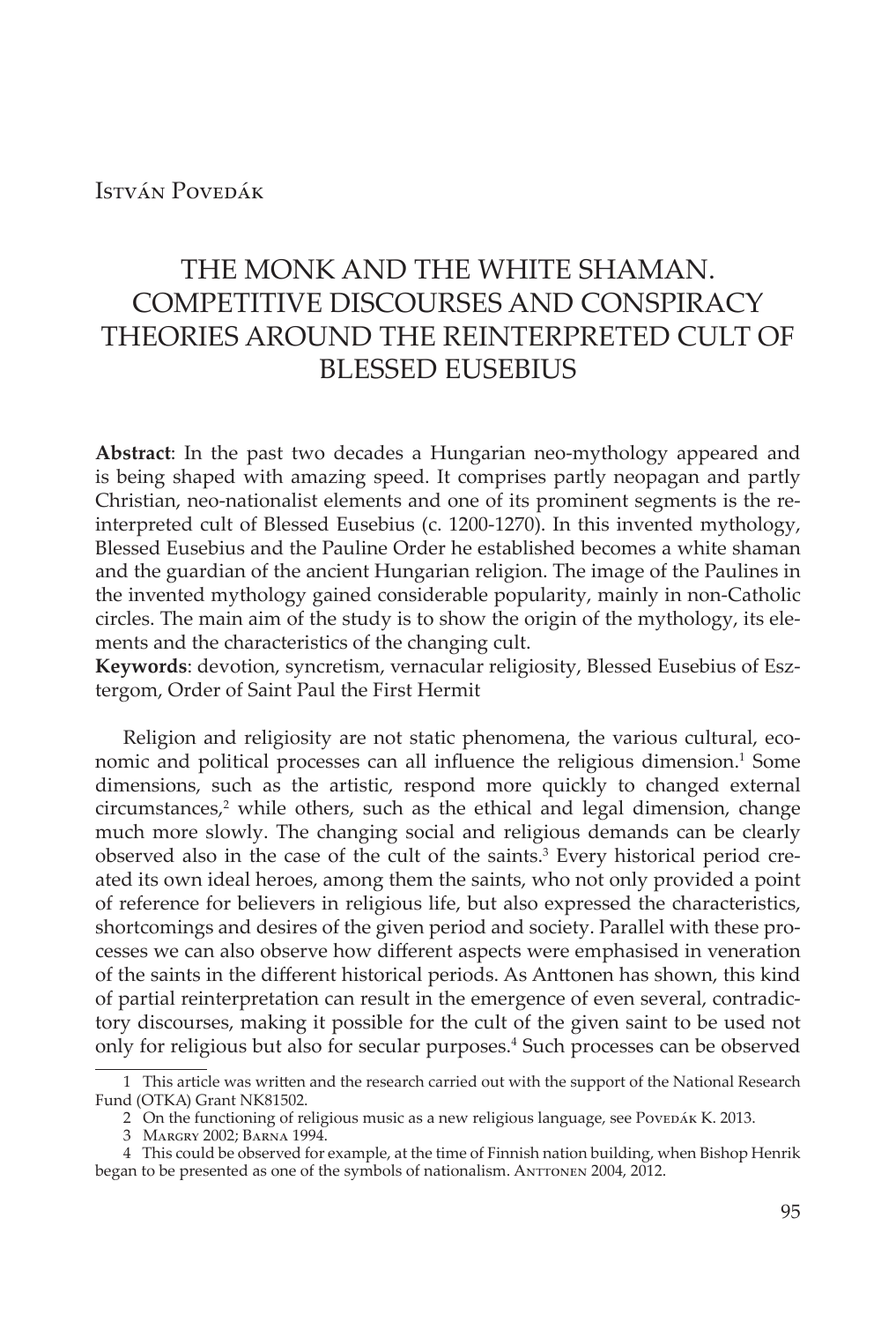in Hungary too at the present time in the cult of Blessed Eusebius, founder of the Pauline Order; we can witness the birth of a neo-mythology around his person, far removed from both the religious and historical aspects of the original legend. The aim of this article is to present the ambivalently judged phenomenon existing in vernacular religiosity, to show the characteristics and directions of remythologisation, to analyse the most important elements of the created new myth, and the wider driving forces behind the phenomenon.

# **The original legend**

In order to examine the contemporary trends and changes in the shaping of the cult, we need to know the main motifs of the original legend that will enable us to position and evaluate the transformation.<sup>5</sup>

Eusebius was born around the year 1200 in Esztergom, capital of Hungary at that time, probably in a noble family. His life was recorded by the Pauline historian P. Gergely Gyöngyösi around 1520.<sup>6</sup> He was ordained a priest, then became a canon. He was well known for his pious religiosity and his goodness of heart. He devoted all his income to serving the poor, and in this way came to known by the penniless hermits living in the surrounding mountains. After the destruction by the Mongols in 1241-42 he distributed his wealth among the poor and withdrew into the neighbouring mountains, into the Hármas (Triple) cave as a hermit, to ask for a better fate for his nation with prayer, fasting and atonement.<sup>7</sup> The figure of Blessed Eusebius basically stands on the grounds of reality, it is not wound about with threads of legend. Nevertheless, on one occasion he received a miraculous vision that determined the further course of his life. One night, as he was praying at the cross erected at the entrance to his cave, he glimpsed many tiny flames deep in the forest. The flames were all converging, and finally joined in a pillar of fiery light in front of Father Eusebius's cross. He felt that this strange phenomenon was a sign from heaven, a warning that he should gather the flames of the scattered hermits into a community. Together with the companions who joined him, he built a monastery beside the cave in 1250. They chose Saint Paul the Hermit as the heavenly patron of their community, and called themselves "Brothers of Saint Paul the First Hermit". In 1262 Blessed Eusebius travelled to Rome with a few companions to obtain the approval and confirmation of the Holy See for the establishment of the order. The Pope gave his approval of the new order, but he did not allow them to adopt the rule of Saint Augustine because the necessary financial conditions were not ensured. It was only in 1308 that Rome gave official approval of the Order. Blessed Eusebius died on 20 January 1270 after a serious illness. The Pauline Order he founded (OFSPPE) is still the only male monastic

<sup>5</sup> I have summed up the most important elements of his career from Török – Legeza – Szacsvay 1996.

<sup>6</sup> Gyöngyösi, Gergely: *I. Remete Szent Pál Remete Testvéreinek Élete. Varia Paulina III. [Life of the Fathers of Saint Paul the First Hermit. Varia Paulina III].* Fráter György Alapítvány, Pilisszántó, 1998. Translated by: P. Vince Árva OSP, Béla Csanád, Ferenc Csonka

<sup>7</sup> In 1241-42 the Mongolian Tatars invaded Hungary, causing the death of 20-50% of the population.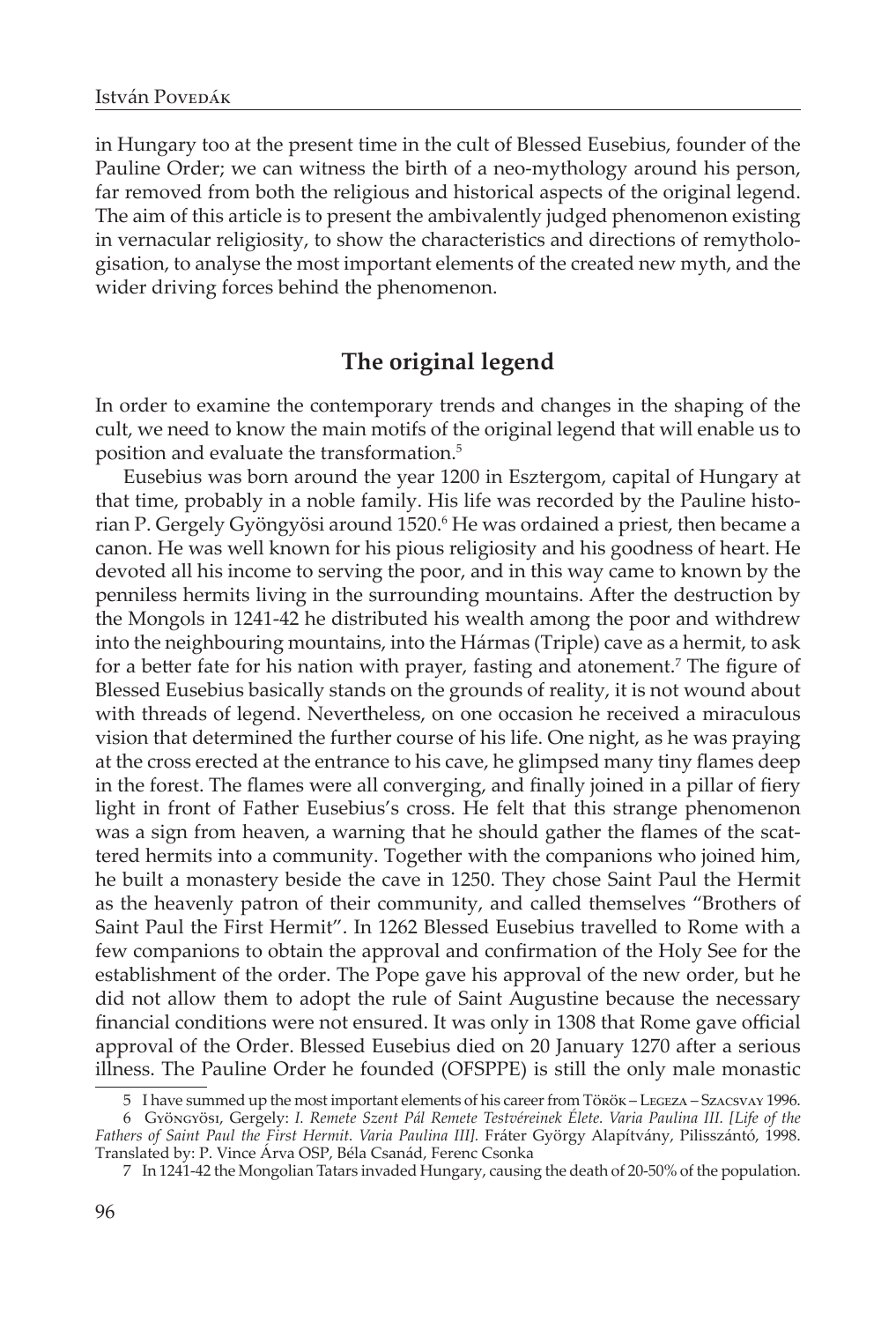order to have been established in Hungary. Over the centuries the Order's popularity and estates grew. A major break occurred in its history in 1786 when Joseph II disbanded the Paulines and confiscated their property (381 houses) under his Edict of Tolerance. The centre of the Pauline Order moved to Poland and it was only in the interwar years, in 1934 that it again settled in Hungary. However, they were unable to put down lasting roots because the communist dictatorship banned all monastic orders in 1950 and they were not established again until 1989.

## **Legendarium of the Pauline neo-mythology**

The source of the remythologisation reinterpreting the history of the Pauline Order and through it also the life of Blessed Eusebius can be identified as Vince Árva, a former Pauline father and his *theory of two Pauline Orders*. 8 In essence, according to Árva Pope Pius VI in a papal brief *Apostolicae Sedis auctoritas* issued on 3 December 1784, two years before the dissolution of the Paulines by Joseph II, in practice created a new Pauline order in Poland. Árva stressed that this new order was not the same as the Pauline Order that had operated up to then in Hungary and as a result the Pauline Order that had transferred its seat to Poland and still operates there is not the same as the Pauline Order established by Blessed Eusebius in 1250. Vince Árva named himself as the last member of the original *Ancient Pauline Order*. "Rome accepted my submission. Hence I am the only member of the Ancient Pauline Order … Incomprehensibly, the Hungarian Bench of Bishops did not authorise the reorganisation of the Ancient Pauline Order."9

Vince Árva's theory fits into the series of contemporary conspiracy theories; their common characteristic is the creation on the basis of bipolar oppositions of an alternative view of history and interpretation of reality that questions the mechanism and order underlying the given existing system. Árva's theory focuses on a single event, the dissolution in the late  $18<sup>th</sup>$  century, but by branding the subsequent period as false, it become possible to transform it into the founding myth of a Pauline neo-mythology based on a complex, alternative world view.10 This is also facilitated by the two facts that we have only incomplete information of

<sup>8</sup> From 1961 Vince Árva (1932-2008) was the leader of the Paulines operating in secret during the dictatorship. From 1982 he was the superior delegate at the head of the Hungarian section. He was the postulator in the beatification procedure for Eusebius. His relations with the Pauline Order deteriorated after he made public his views on the theory of the two Pauline orders. In 2004 he was excluded from the Pauline Order, after that he became chaplain in Székesfehérvár.

<sup>9</sup> Árva 2003. Vince Árva's views are refuted, among others, by KERTÉSZ – BAKOS 2012. 75.

<sup>10</sup> In 2011 a film was made; the Hungarian Pauline Order protested against its ideology in a number of forums. "The Hungarian Pauline Order fully dissociates itself from the content and nature of the film titled *Pálosok - az ősi magyar rend* [Paulines – the ancient Hungarian order] published in spring 2011 on DVD (director: Tamás Császár and producer Gábor Gőbl). The film radically distorts the history and mission of the only male monastic order established in Hungary, that is closely connected to Christianity and, within it, to the Catholic Church. We ask all persons of good intentions to take this declaration into account in their attitude to the above DVD film and to pray for its intention to defend the Catholic faith. On behalf of the Hungarian Pauline Order: Botond Bátor Provincial." http://www. palosrend.hu/nyilatkozat.htm Last access: 20 January 2013.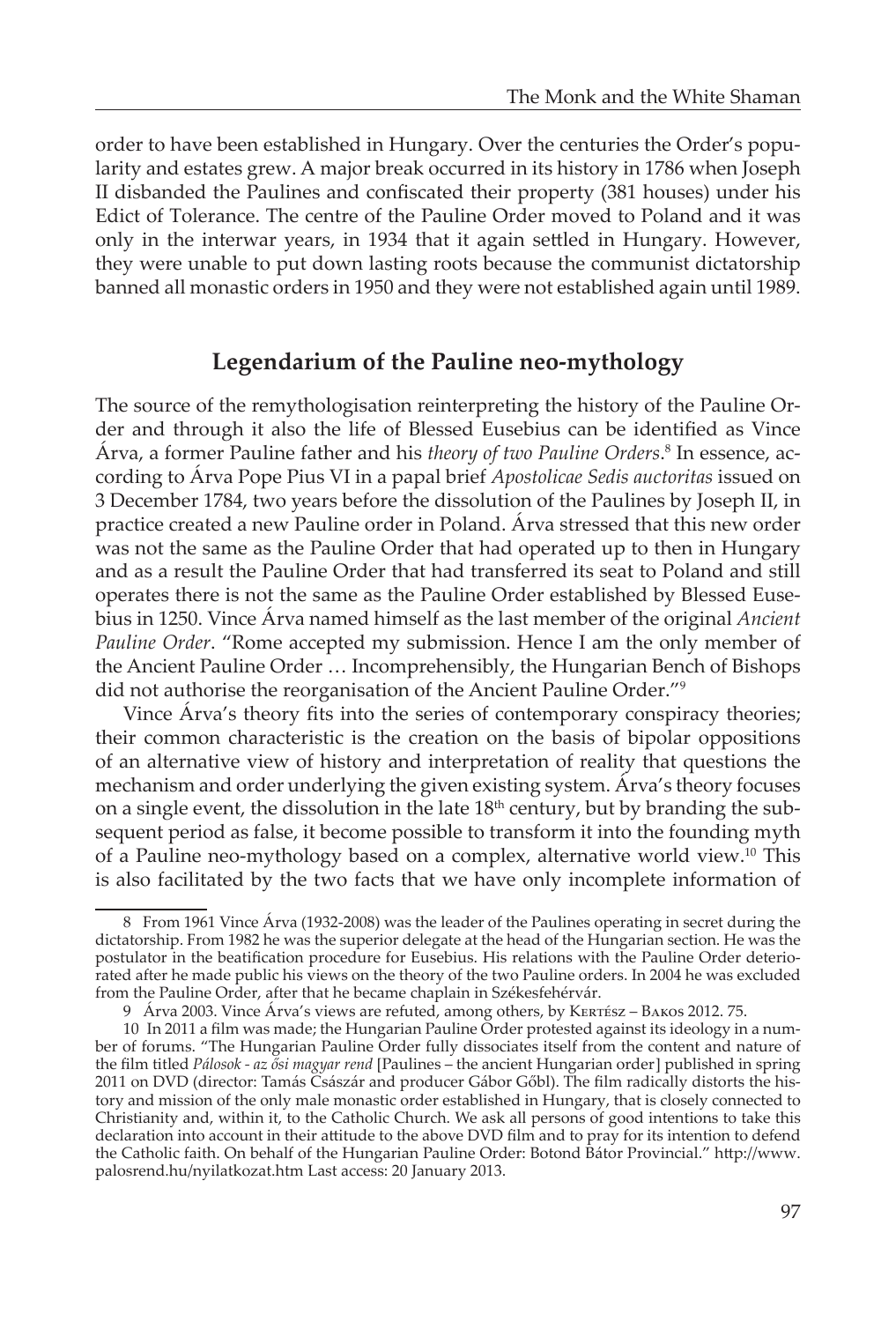events that occurred before the focal point, $11$  and that Árva's theses also question the credibility of events that happened after the focal point. In the neo-mythology that uses the ideas of Vince Árva as its basis, in the minds of some the Paulines become white shamans,<sup>12</sup> but they can also be the "heart centre" of the Pilis<sup>13</sup> and the guardians of the Holy Grail.14 Then, on the basis of this invented mythology, the institutionalised organisation of the Ancient Hungarian Pauline Order (more recently the Ancient Pauline Fraternity) also takes place.15

In the light of this background it is worth examining which elements in the Pauline neo-mythology become emphasised, which are neglected and what new motifs appear.<sup>16</sup>

#### *1. Life and calling of Eusebius*

The remythologisation of the life of Blessed Eusebius is based on the involvement among the conspiracy theories of the most important relevant historical source, the writing of Gergely Gyöngyösi, as a work that had been falsified in earlier periods. As Lajos Szántai, perhaps the most important ideologist of the Pauline neo-mythology stresses:

"We do not know this work in its entirety because it has not survived. We know a copy, but it is incomplete because it can be felt that at the most important parts the copyists have left out parts of sentences or even whole pages, either by chance or intentionally."<sup>17</sup>

From here the life of Blessed Eusebius can be shaped at will and within the frames of the neo-mythology it is undergoing considerable simplification and invented new elements are appearing in it. They regularly refer to his noble and in places even aristocratic origin, calling him a grand master of the Knights of Saint Stephen. However, this latter fact does not stand alone but is linked to his recognition of a kind of national mission.

"Eusebius was the Hungarian grandmaster of a Hungarian 'knighthood'. In spite of all the mystification of later ages, the aim

<sup>11</sup> As Voigt stressed, incomplete knowledge promotes mythification. Voigt 1980.

<sup>12 &</sup>quot;There is every indication – and opinions on this are unanimous – that the ancestors of the Paulines were white-robed hermit saints who were at the same time shamans, a community of shamans." Szántai 2001, and http://www.szkosz.com/node/1652 Last access: 20 January 2013

<sup>13</sup> For more on this see, among others, the article by Csaba Baráz.

http://www.mariaorszaga.hu/index.php?menu=bovebben&tipus=tortenelem&kod=240&kat=1&P HPSESSID=bc85d2e089492c7c12c2db539230a5

<sup>14</sup> http://www.magtudin.org/gral.htm Last access: 20 January 2013.

<sup>15</sup> http://www.palosrend.eoldal.hu/ Last access: 20 January 2013.

<sup>16</sup> I have used for the analysis books serving as the basis for the Pauline neo-mythology, studies, online material and interviews.

<sup>17</sup> Szántai 2010.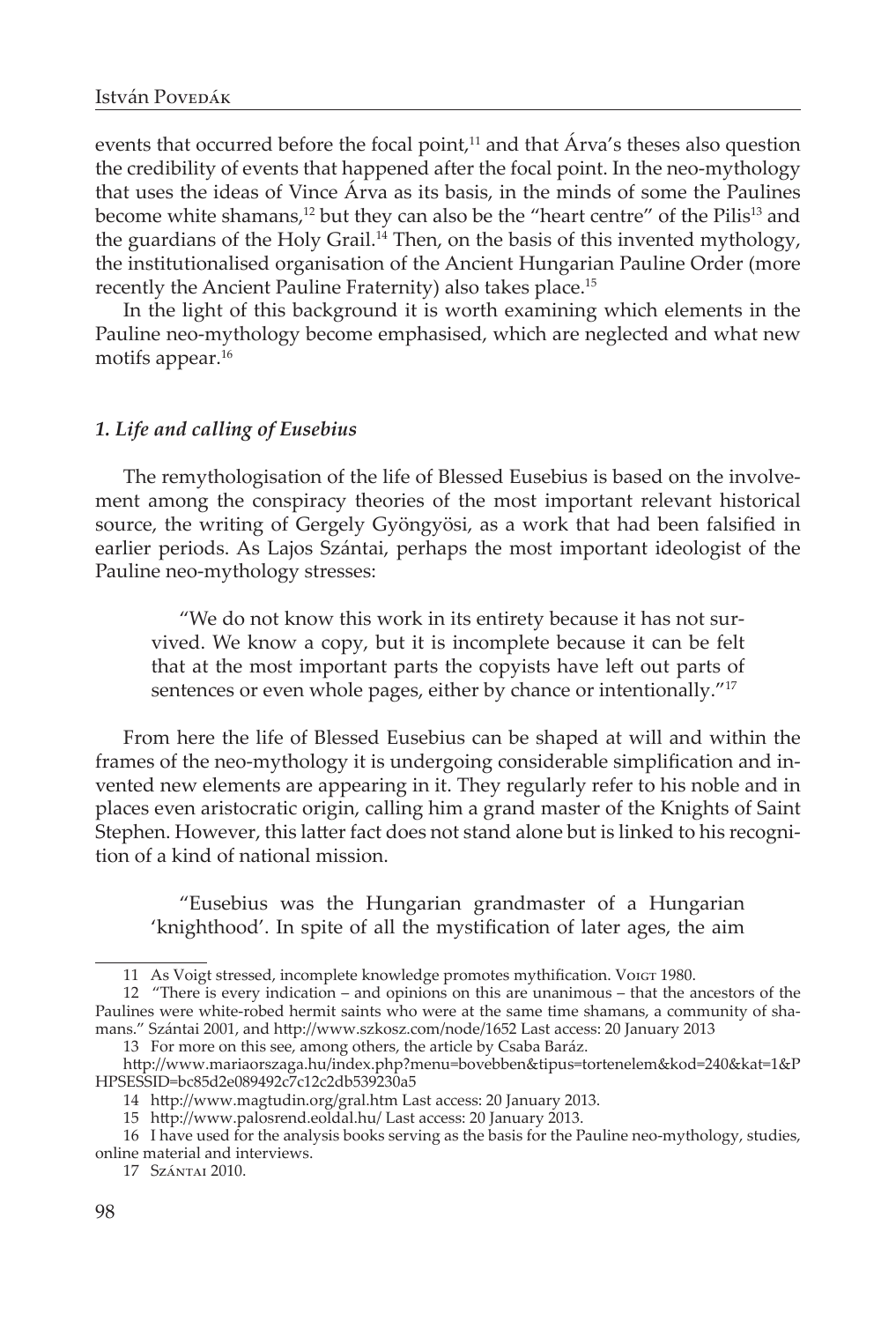of the knighthood … was no other than to preserve Hungarian noble and national tradition, ancient tradition … And this something had to be ancient, Hungarian and definitely 'pure'..."<sup>18</sup>

"He [Vince Árva– I.P.] recounted on a number of occasions that the present researches – this refers to searches in the archives – that were carried out in Esztergom in the archives, have slightly reshaped the person of Eusebius. It was quite clearly found that Eusebius was not only episcopal canon, but above all grandmaster of the Knights of Saint Stephen."19

The element in the legend of Eusebius that his thirst for knowledge was awakened already in childhood and that he preferred reading to play is given a strong reinterpretation by Szántai, comparing him to the mythical hero of tales Fehérlófia (Son of White Horse),<sup>20</sup> and at the same time raising him to astrological level.

"He began to study and love wisdom before he was even weaned from his mother's breast. This means that he was still nourished by his mother's milk but he had already »begun his studies«, and one can wonder about what wisdom could have come to him through the milk. This is not just ordinary wisdom, it is the kind of knowledge that is characteristic in our folk tales of Son of White Horse, who grows in strength and thrives because his mother breast fed him for years. Thus the wisdom and knowledge of Eusebius is linked to a heavenly quality, to the Milky Way."

Building on this, from being originally a hermit praying for his nation after the Mongolian invasion, in the neo-mythology Eusebius becomes a person with special abilities who can see into the future, "as in some way they were capable of seeing into the future too".<sup>21</sup> And the tragedy that evokes his sense of mission is no longer the earlier Mongolian invasion, but is transposed from the  $13<sup>th</sup>$  century to the future, to our present time in the  $21<sup>st</sup>$  century, a move that also makes it easier to embed him into contemporary culture.

"Eusebius seems to have felt that this tradition would be threatened in time by some terrible danger. Indeed, in the case of the Hungarian people this tragedy would be one of exceptional gravity. If the Hungarian myth and mythology brought from far back in time is lost for ever, the line of kings of the Árpád dynasty will be broken,

<sup>18</sup> Gönczi 2012. 25.

<sup>19</sup> Szántai 2001.

<sup>20</sup> Son of White Horse is a mythical hero with exceptional strength, descended from his animal mother of supernatural origin, who breast fed him for seven years. See the relevant entry in *Néprajzi Lexikon* [Encyclopaedia of Ethnology] : http://mek.niif.hu/02100/02115/html/2-154.html Last access: 30 September 2014

<sup>21</sup> Prenoszil s.d.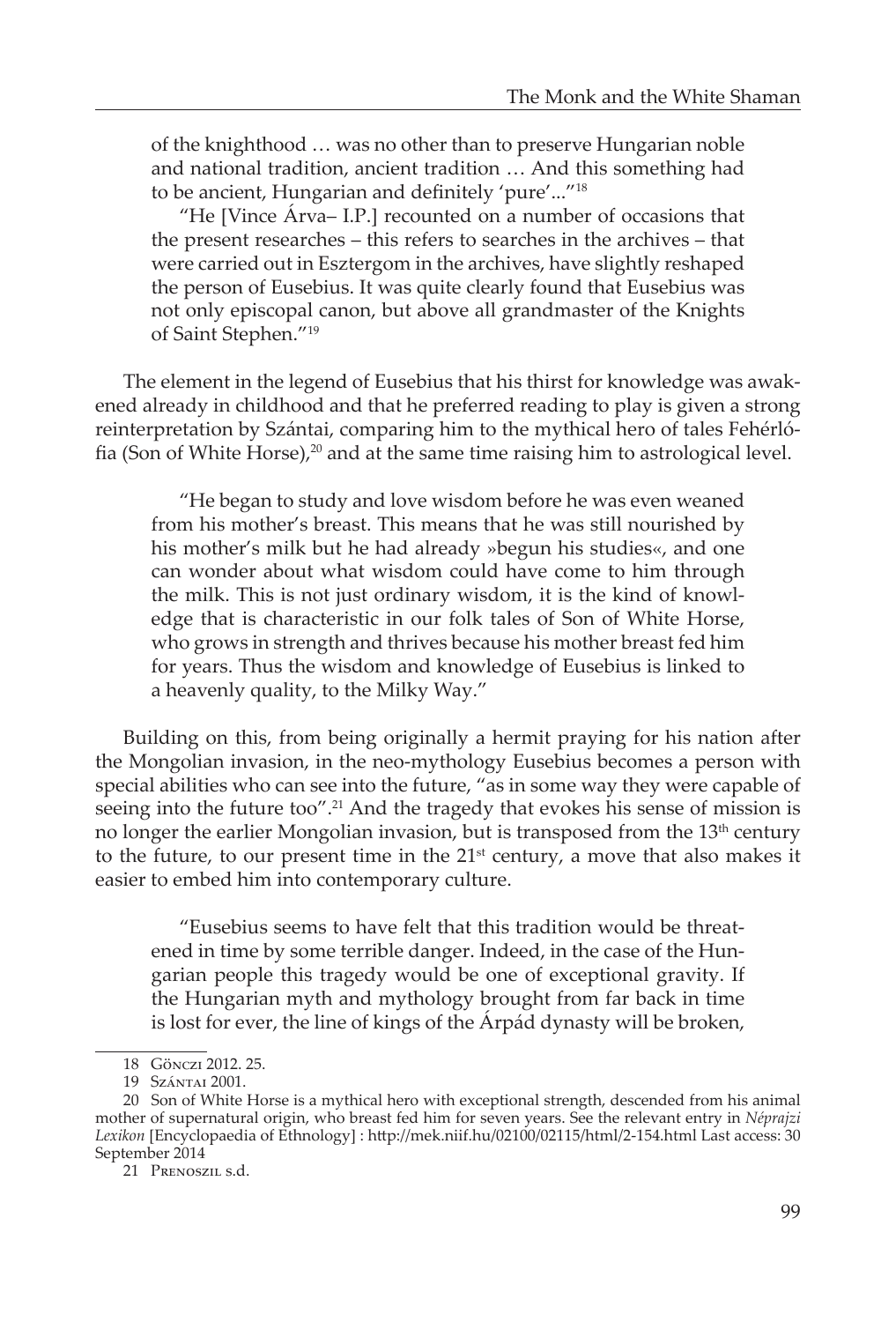we will forget (or be made to forget) our ancient past, making us rootless and easily manipulated …"<sup>22</sup>

It is not by chance either that the location is the Pilis mountains<sup>23</sup> that have become known as a "sacral centre' in contemporary Hungarian neo-mythology. According to alternative historians and self-appointed researchers of "sacral geography" "the Pilis is a place of sacral power and mythical knowledge, this sacred Hungarian empire that has come down from the heavens, the spiritual but nevertheless tangible landscape of dense forests, a living, breathing, organic, secret world born of nature, with its special, hidden Hungarian paths, whose light reaches as far as Egypt."<sup>24</sup> According to Szántai and others, the Pilis was a Scythian-Hun-Hungarian centre of initiation and rule, the "coronation place of the early Hungarians", where the Paulines joined up the caves to create a whole city and castle that functioned as the country's sacral centre.<sup>25</sup> Gönczi emphasises that on the basis of "sacral geography", the Hungarians have an intellectual, spiritual and geographical centre in the Pilis and the Paulines "wanted to bring this sacral power into operation again".<sup>26</sup> The Pilis neo-mythology itself acquired its final meaning through remythologisation that can be linked to the Paulines. Szántai and Gönczi – referring to Gergely Gyöngyösi – wrote that the Paulines were looking for something in the Pilis that was none other than the "lost Hungarian ancient tradition" the "ancient religion".27

#### *2. Initiation of the Paulines*

The construction of neo-mythology and within it of the Pauline mythology using elements taken from a number of cultural canons and mythologies of various ages and regions in a way that parallels the operating principles of à la carte bricolage religion can be observed in contemporary society. In essence this process links incompatible elements into a seemingly organic whole, ignoring the anomalies below the surface. $28$  It is in this way that astrology can be combined with Jesus, with shamans, with acupuncture in contemporary bricolage religion, and the same principle applies to the reinterpretation of the legend on the initiation of the Paulines. As a first step in building up the myths on the "mystical"

<sup>22</sup> Gönczi 2012. 26.

<sup>23</sup> In contemporary Hungarian neo-mythology the majority of legends and conspiracy theories are linked to the Pilis mountains north-west of Budapest. See, among others, Born 2008, Gönczi 2012, Szántai 2008. According to the most widespread view, the Dalai Lama declared that the heart chakra of the Earth is located in Hungary, in the Pilis Mountains. When he visited Hungary on 15 December 2010 the Dalai Lama refuted this, but that did not affect the spread of the legend. https://www.youtube.com/watch?v=b7zOw2diQlg Last access: 30 September 2014

<sup>24</sup> Gönczi 2012. 31.

<sup>25</sup> Gönczi 2012. 51.

<sup>26</sup> Gönczi 2012. 55, 71. The sacral geography and the Hungarian neo-mythology built around its geographical theses have been refuted, among others, by Keményfi. Keményfi 2008.

<sup>27</sup> Gönczi 2012. 61-65.

<sup>28</sup> For more details, see Szilágyi – Szilárdi 2007; Povedák 2014.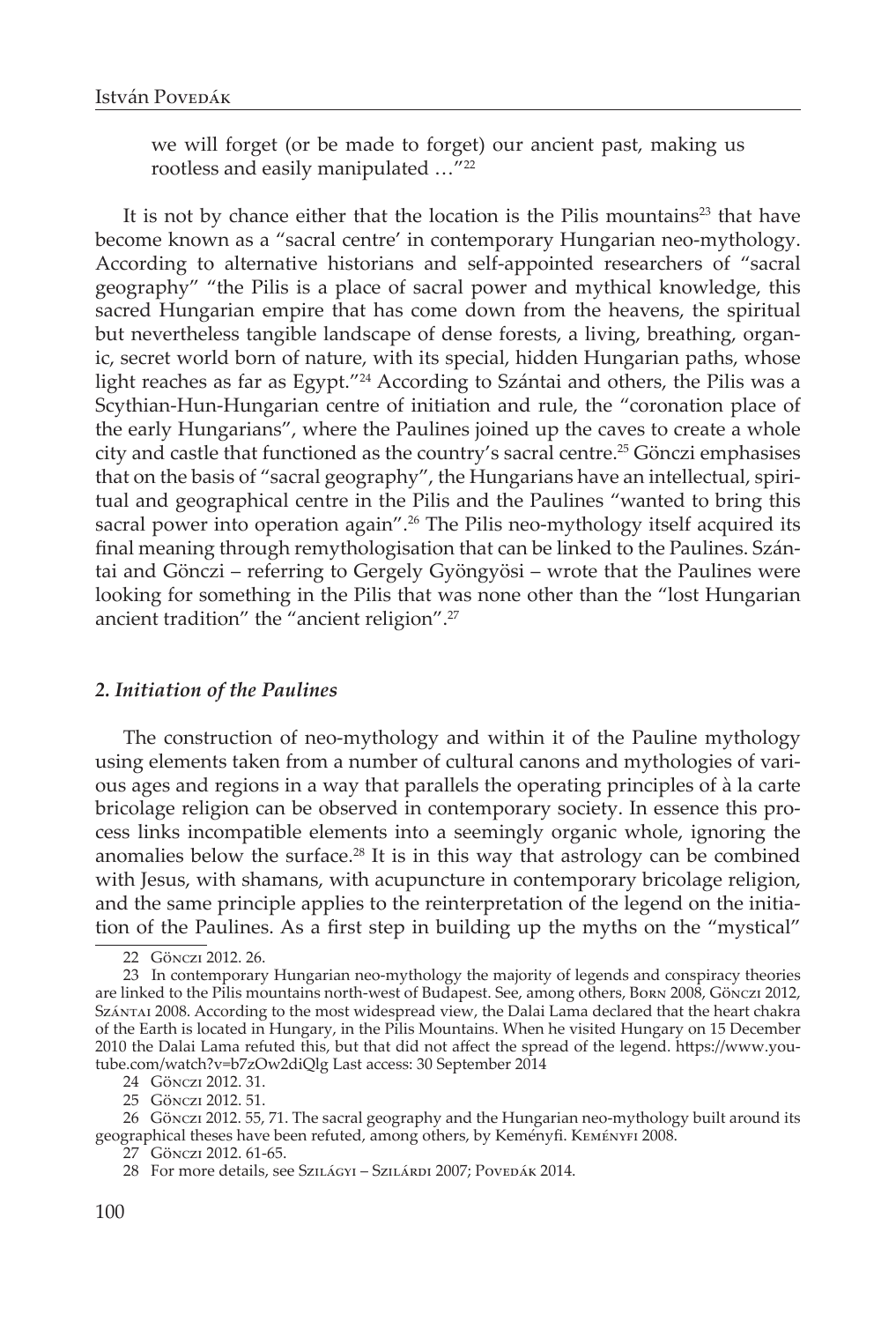innovation, the one-year period as a candidate that is customary in all monastic orders is presented as an exceptional phenomenon that is principally necessary so that the candidate can decide whether he accepts the extraordinary state that accompanies initiation: death and resurrection from it.

"The admission ceremony was performed only after a year, until then the candidate could live without any obligation, then he had to decide whether to enter or not, because if he did: he really had to lie in the stone coffin to experience death… the candidate dies symbolically (or perhaps in reality?), his soul flies up to Heaven, and after it has travelled 'the path of eternal wisdom', returns, and now as an initiate, a reborn, in possession of gnosis it performed its earthly task. The ceremonies held in the hidden caves of the Paulines were in practice the same as those undergone by the great initiates of mankind. The roots of the ceremonies reach back to a period thousands of years ago, just as the knowledge or ideal of the Paulines does."29

"This initiation was a very similar ceremony to that used by the priests in Egypt. According to the descriptions, those awaiting initiation had to lie in a stone coffin deep in a cave and had to spend a certain period of time there in a meditative state. If the initiate's »light« passed through the stone coffin, the initiation had succeeded and he became a full member of the Pauline Order. And he had to achieve on Earth what he had seen in a state of trance (in Heaven). In Egypt this same initiation was held in the pyramids."30

"Something really opens up in this stone coffin. The heavens open up, the soul of the Pauline Father rises up, breaks through the stone roof, the spheres of the Earth – and this is the essence of initiation in the cave – for if he could not step out from the depths of the cave, from the closed world, the candidate would not be accepted into the Order."31

## *3. The immortality of the Paulines*

The extension to all Pauline Fathers of the incorruptibility of the body after death, an element that can be read in numerous places in the legends of the saints, sums up all this, the experience of the otherworld and resurrection from death, as though in a frame.

"In the Middle Ages the Paulines could be recognised from the fact that they did not leave behind after death a body that could

<sup>29</sup> Bunyevácz s.d.

<sup>30</sup> Peszenovic s.d.

<sup>31</sup> Szántai 2010.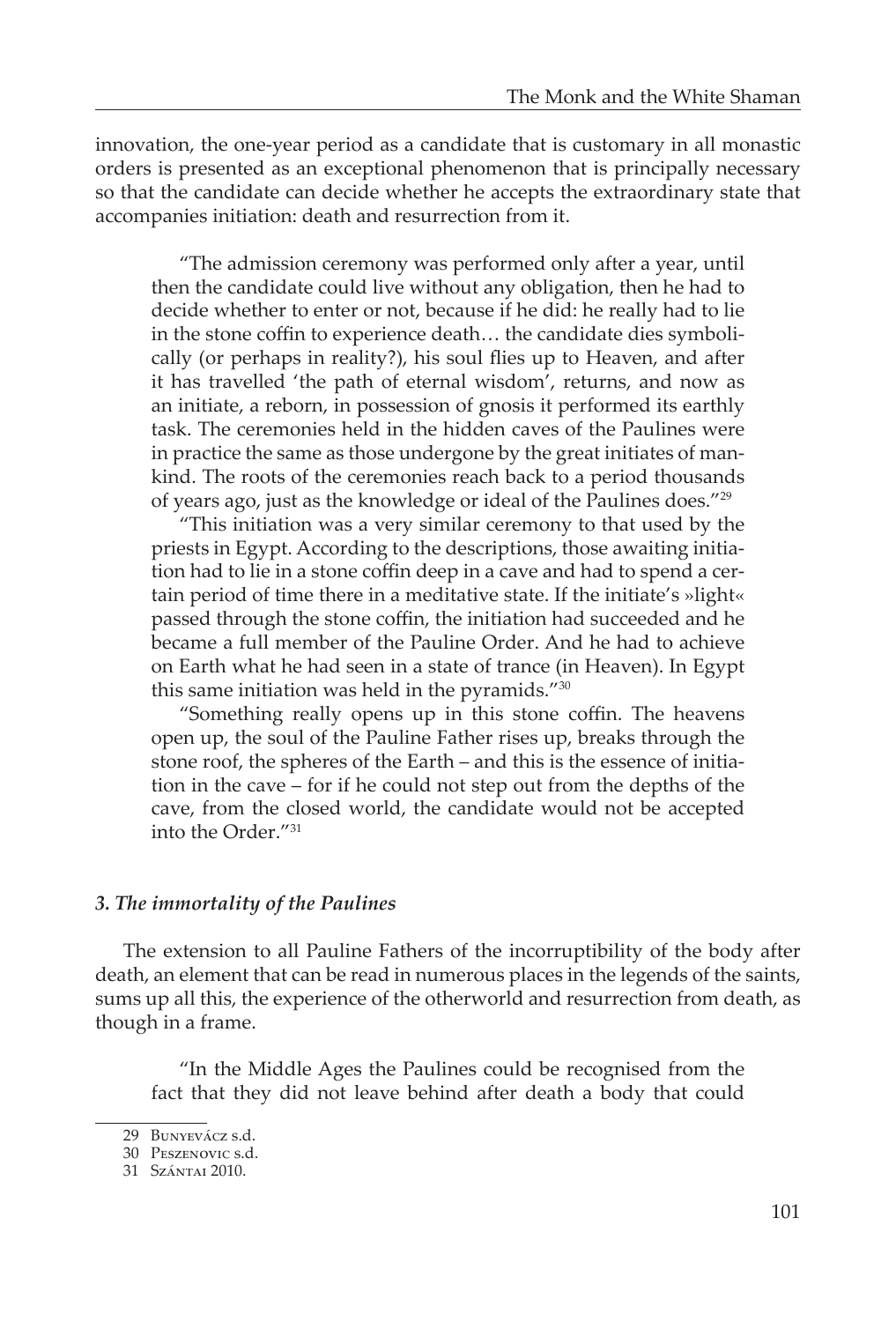decay, because true initiation had happened in the depths of the caves. The Pauline knew death in reality, he had faced death, his soul had flown up to Heaven which meant that he came back to Earth armed with heavenly powers, he brought back the heavenly body into the earthly body and so his dead body remained incorruptible. This was so well known in the Middle Ages that it has survived even through folk tradition."32

## **Characteristics of the Pauline neo-mythology**

As already mentioned, the basis of the Pauline neo-mythology is the work of Vince Árva that also created the possibility for the remythologisation of the earlier periods. All these invented historical myths have the following common characteristics.

## *1) Emphasis of the sense of a national mission*

In the case of Szántai this culminates in the notion of "Pauline – pairs" history ("the Paulines have not one but a pair of life careers") $^{33}$  according to which the history of the Paulines is parallel with the fate of the Hungarian kings. This means on the one hand that the fate of the Pauline Order and the Hungarian kings was intertwined.

"When Eusebius died in 1270, King Béla IV also died in the same year, on the day of the discovery of the Holy Cross … Eusebius is followed in the chair of general by Benedek, who died in 1290. And in that year our King Ladislaus IV the Cuman also died. Thus we are on the level of a live together, die together way of life. The Hungarian kings and the Paulines are bound together in this way too."34

On the other hand, the establishment of the Pauline Order is reinterpreted in this mirror. According to Szántai, Eusebius founded his order in a period when the Árpadian dynasty<sup>35</sup> was already in mortal danger.

"When the house of Árpád dies out, that is, when we reach the period that can be known precisely from the portents, that the Turul

<sup>32</sup> Szántai 2010.

<sup>33</sup> Szántai 2010.

<sup>34</sup> Szántai 2010. On the same subject see: Gönczi 2012. 179-181.

<sup>35</sup> The kings of the House of Árpád, direct descendants of Árpád the chieftain who led the first settlement in Hungary, ruled Hungary from 1000-1301. Ideologues of the Hungarian neo-mythology often refer to the Árpadian dynasty as the Turul dynasty, named after the Turul bird, the mythological ancestor of the Árpadian dynasty, thereby stressing the pre-Christian mythological connection.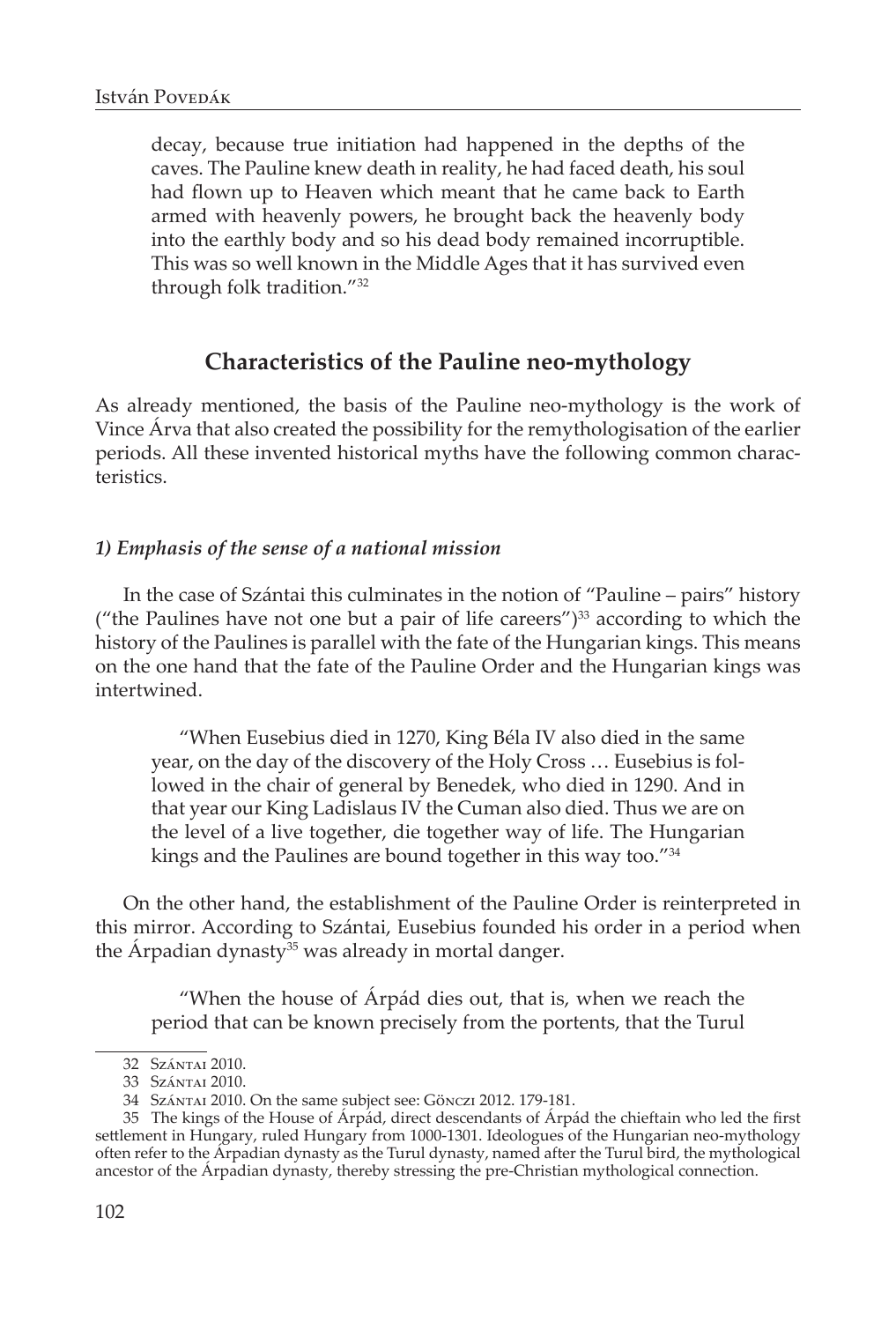tribe is coming to the end of its time on Earth, then a certain body of knowledge has to be passed on like a torch, and the Paulines are launched within the Pilis mountains. It is as though a flame is dying down, but someone must carry on that flame."36

#### *2) Conspiracy of foreign powers to suppress the Hungarian people*

As Gönczi stresses, this could be observed already at the time of establishment of the order. In his opinion this was the main reason why authorisation for the Pauline Order dragged on from 1262 to 1308.

"In Rome the matter was not seen as so urgent. The Holy See was not pleased by the idea of a new monastic order strongly linked to a nation …. an ancient Scythian tradition that was almost certainly an important part of the ancient Hungarian spirituality was part of the spirituality of the ancient Hungarian Pauline Order created by Eusebius. However much this sacral national tradition and ancient Hungarian spirituality was part of the spirituality of the Pauline Order, it was almost certainly obvious to the official Catholic clergy."<sup>37</sup>

But this same anti-national idea can be found in the theory of Vince Árva regarding the edict of Joseph II, and the obstacles raised to re-establishment of the order in the course of the  $19<sup>th</sup>$  century,<sup>38</sup> and is also found in the contemporary processes, together with the anti-globalisation and xenophobic attitudes that have strengthened as a result of political happenings in the recent past. As a consequence great emphasis is placed in the Pauline neo-mythology on the famous lines of Péter Pázmány, a leading figure of the Hungarian Counter-Reformation,<sup>39</sup> drawing a parallel between the fate of the Paulines and the fate of the nation.<sup>40</sup> In this way, the era of Joseph II mentioned by Vince Árva as the beginning of the "falsified Pauline history", in the writings of the other ideologues (Szántai, Gönczi) becomes the culmination of an international conspiracy to suppress the Hungarian people. It is only now, as a consequence of their recognitions, that the possibility arises after more than two centuries of awakening "from the false consciousness".

<sup>36</sup> Szántai 2010.

<sup>37</sup> Gönczi 2012. 133.

<sup>38</sup> Bakk s.d.

<sup>39</sup> Péter Pázmány (1570-1636) was the Archbishop of Esztergom and the Primate of Hungary between 1616-1637. He was the soul of the Catholic Counter-Reformation in Hungary.

<sup>40 &</sup>quot;If you wish to know the fate of the country, turn your regard to the Order of Saint Paul the Hermit. If you see their numbers dwindling, know that the country is in a bad state, if you see them grow, you must know that the country is also ascending."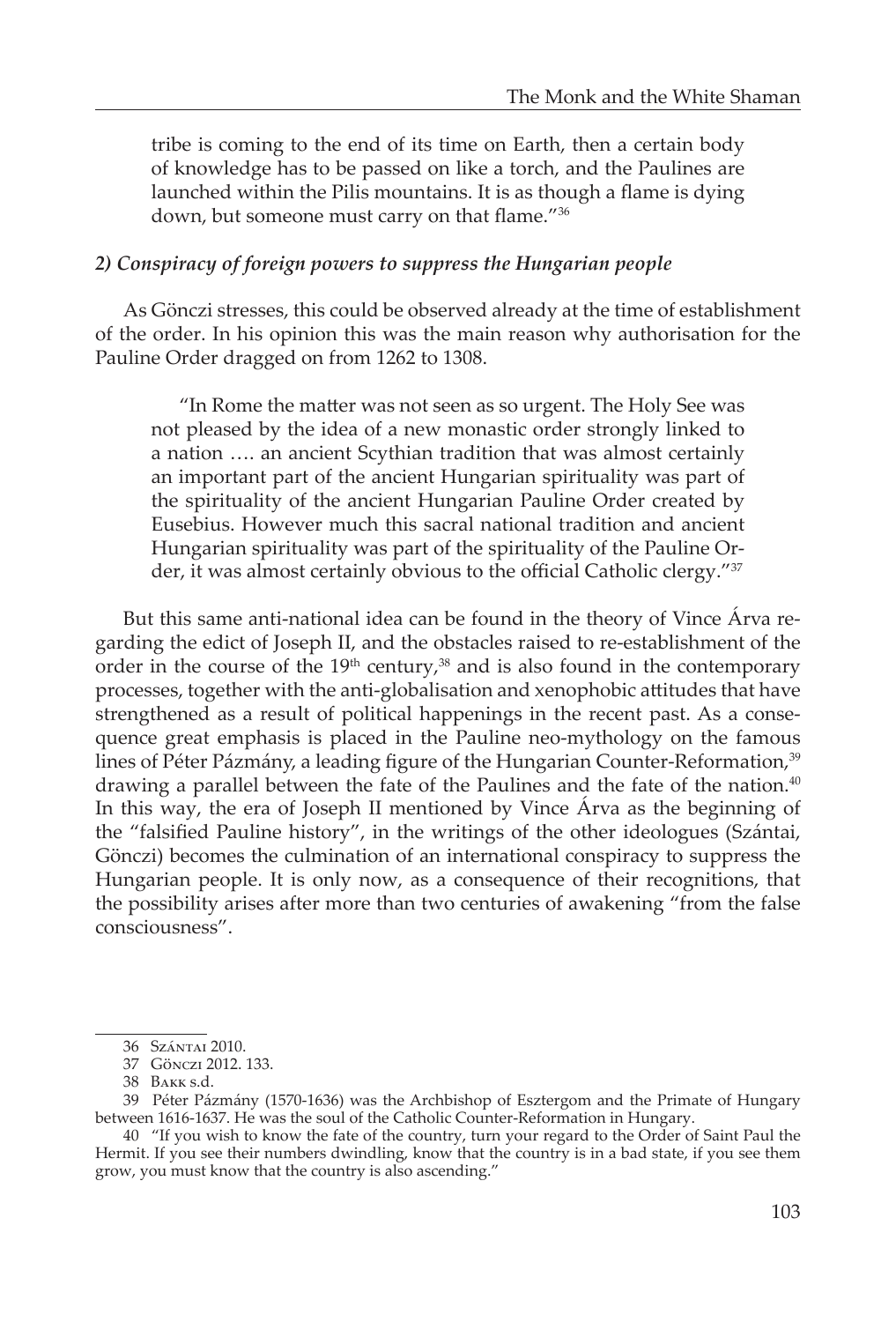## *3) Emphasis on the so-called ancient Hungarian Christianity, or Scythian-Hungarian Christianity*

This characteristic is the clearest indication that the entire Pauline neomythology is basically not part of vernacular religion linked to Roman Catholic Christianity, but is a syncretic "cultural Christianity" placing the focus on sacralisation of the nation. A widespread element in the invented new Hungarian mythology is also related to the Paulines; it is essentially the conspiracy theory that in practice questions the authenticity of the entire existing Christianity. The bases of the ideology can be linked to the activity of Badinyi Jós, who has described the historical Christian churches as *Judeo-Christian*, 41 while he regards the ancient Hungarian Christianity as the true continuation of the legacy of Jesus. In addition to his theory of the Parthian origin of Jesus,<sup>42</sup> Ferenc Badinyi Jós has also written about Hungarian, Chaldean or Scythian Christianity and he has attempted to prove that Jesus and his followers were not of Jewish origin.<sup>43</sup> The work of Badinyi Jós became the unquestionable, canonised ideological basis of those who believe in the alternative origin and prophetic consciousness of the Hungarian people; it is therefore not surprising to see that the creators of the Pauline neo-mythology also apply it to the Paulines who they regard as the continuers of this ancient Hungarian Christianity.

"Because it was not the Roman Catholic religion that they introduced and spread here. This religion too is called Catholic, but it has no attribute, it is not Roman, not Byzantine, but Catholic which means universal, general and eternally valid. And the ideology of this religion is summed up in the Holy Crown."44

However we do not learn what else this Pauline neo-mythology contains, what the principal tenets of the redefined Pauline order are. All we are told is that the Paulines wanted to preserve some kind of ancient Hungarian religion, the legacy of the shamans, that is closely intertwined with the fate of the Hungarian people. It is quite clear that although the Pauline neo-mythology reinterpreted a number of elements from the original legend of Blessed Eusebius and the history of the Paulines and added to this a number of invented elements, one thing it left

<sup>41</sup> The description of Christianity as Judeo-Christianity implies an anti-Semitic attitude.

<sup>42</sup> Badiny Jós 2002, 2003, 2005.

<sup>43</sup> For further details, see, among others: Lajdi, Tamás: A Magyar Apostol Nemzetség vallása [The Religion of the Hungarian Apostolic Nation] in which he sums up the basic principles of Scythian-Hungarian Christianity. http://magunk.hu/. Last access: 20 January 2013. The ideology also clearly functions as a counter-culture: "We are not interested in whether the State recognises us or not, supports us or not, we have not asked for and do not expect such recognition and support since we have nothing to do with this state form, the republic. Since for our part we do not recognise the state forms existing in Europe today, we do not ask them to recognise us … we do not recognise the existence of the present statehood in Europe, and especially not its existing form in Hungary. We live within the frames of the Holy or Divine Kingdom despite the fact that the life around us legislates in a distorted state form and on the basis of an anti-humane constitution."

<sup>44</sup> Szántai 2001.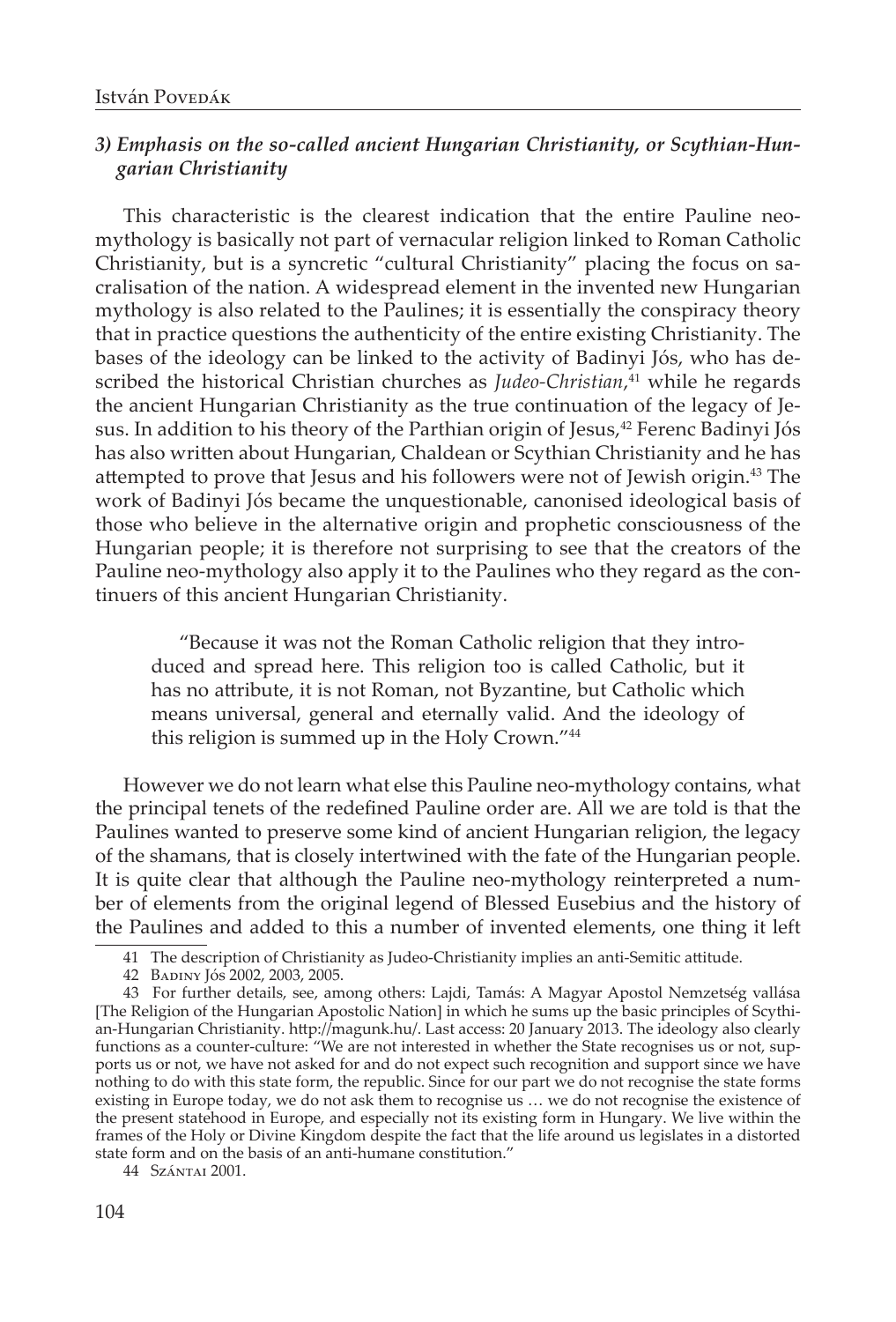out almost entirely is the tenets, the religious content. It is this lack that created the receptive base of the mythology and at the same time also explains why the invented mythology and its ideologues keep coming into conflict with the Pauline Order. It is inevitable that an invented mythology without Christian tenets, that questions the identity of the existing Pauline Order, can become popular in a circle for which it is not the missing Christian elements that are important but the elements present linked to neo-nationalism. This broad stratum known in the sociology of religion as those "religious in their own way" represents a segment of society not precisely definable whose superficial "cultural Christianity" finds the sacral bases of its own identity in an invented mythological world-view.45 All this fits well into the post-socialist national discourse described by Niedermüller, the main aim of which is the symbolical recovery of national history that had been silenced or suppressed for ideological reasons. As Niedermüller notes, this aim is basically achieved through an "anti-modernisation" strategy aimed at emphasising the naturalness of social and cultural phenomena, above all the nation, the national culture and tradition, and through this the unnatural nature of all phenomena wishing to change this natural culture.46 On the basis of this principle, the preservers of tradition become the actors in an anti-national conspiracy theory and thus representatives of foreign powers bent on destroying the nation.

# **The changing Pauline cult**

Among the varied manifestation forms of the Pauline neo-mythology, the narrative dimension is undoubtedly the most important, but it is not limited to the ideological works mentioned here. We can also list here the websites that provide scope for the expression of opinions and views of the base receptive of the mythology, as well as the sites where visitors can get to know the religious experience and religious messages linked to the mythology.

## *1) Contemporary visions*

A number of new elements are being built on the sense of a national mission and on the idea that the "false world view" in conspiracy theories can be unveiled in our own age. Of particular note among these are the visions of Katalin Lendvai Fekete originating from Eusebius that she has also posted on various websites.<sup>47</sup>

<sup>45</sup> It is an indication of the inadequate knowledge about him (and of the superficial knowledge individuals have of vernacular religion) that Blessed Eusebius is frequently mentioned as Saint Eusebius. For example: http://www.halas.net/component/content/article/5266; www.szentozseb.hu/; http://www.enkarapilisszanto.eoldal.hu/. Last access: 30 September 2014. The title Saint Eusebius quite clearly refers to Blessed Eusebius and not to Saint Eusebius of Vercelli (bishop).

<sup>46</sup> Niedermüller 2002. 145.

<sup>47</sup> http://magokvagyunk.blogspot.com/p/magyarok-taltosok-palosok-magosok.html Last access: 30 September 2014.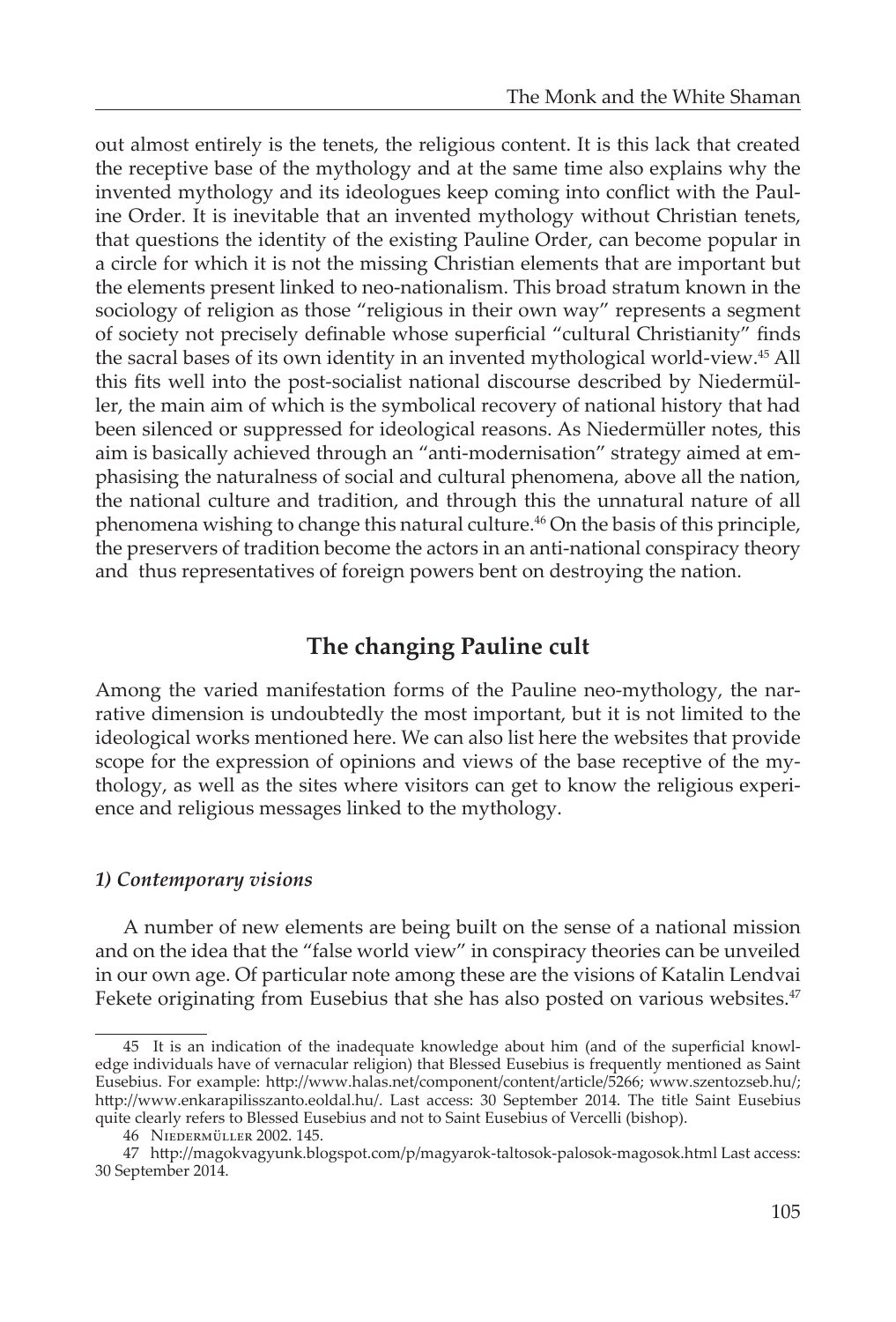In visions Blessed Eusebius entered into direct contact with the woman, through her he sent messages to the Hungarians of today, all reflecting a view proclaiming the end of the paradigmatic change of era, the end of the "false period" and the beginning of the period of national rebirth.

"You must care for the future! The future that is blessed is placed in your hands! Your fate, the fate of your country depends on you...! The time has come for change, to take a stand, for the beginning of a new process that brings the country together in UNITY and does not allow it to be dragged to the brink of ruin! But for this my children you need courage – FAITH, TRUST and HIGH IDEALS! It is not enough to pay attention to your own affairs, the Homeland is your affair now, the affair of you all! The Homeland must be set on a path that writes a New Reality! From which and in which it again becomes a nation with the fate of Christ! In which Christ shows the way with his love, and rallies it around him, and rallies the nations living around him and raises them up to the Lord, and sets an example for them!..."

"*– I beg you Eusebius, tell me what we should do to become victorious?* Do not put up with it any longer, do not allow yourselves to be enslaved! Obey the Law of the Lord, that he has left for you over the millennia! Only in this way can you again become a nation with a pure fate! … Put the past in its place, renew it in the present! Open up the Sacred Codes that you brought with yourselves! Pay more and proper respect to the majesty, mystery and teachings of the Holy Crown!... Hungary is undergoing a purification without parallel in recent history."48

## *2) The Ancient Pauline Order*

It is also worth mentioning that the Ancient Pauline Order, an institutionalised organisation based on the Pauline neo-mythology, has been set up. However, the operation of the seemingly religious community appearing in a religious guise, like the whole Pauline neo-mythology, goes beyond religious frames and can be defined as a kind of neo-nationalist counter-culture group. The fact that the content of the website is not primarily religious but is associated to national consciousness is proof of this. On the home page they ask "those who love our nation and wish to act for the country of the Holy Crown" to help their work. Among the news on the website we find an item on the "Constitution of Hungarian Freedom" they proclaim, that can be regarded as their confession of faith. It reflects the prophetic consciousness of the Hungarian people, a chosen people: "…the mercy of

<sup>48</sup> http://magokvagyunk.blogspot.com/p/magyarok-taltosok-palosok-magosok.html Last access: 30 September 2014.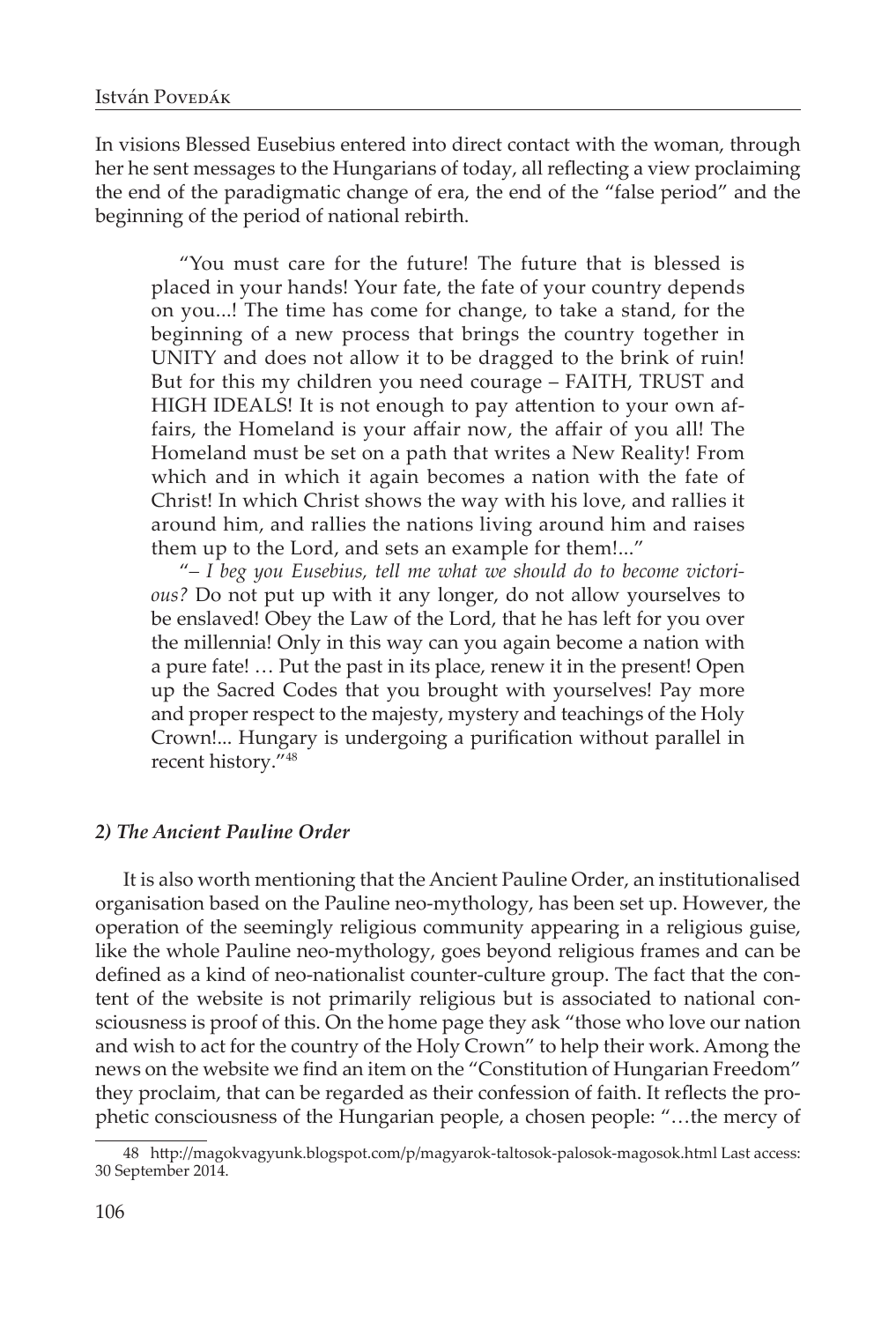the Creator made the universal Hungarian people share in the task of the Mother of God with the Holy Crown … with the recognition that the violence that prevents us from performing the tasks given to us by the grace of the Mother of God places our nation and mankind in mortal danger …" The "Constitution of Hungarian Freedom" uses both Christian actors (it once mentions the Blessed Lady and Christ, in the introductory section it mentions the Creator and Mother of God three times) and speaks of the Light of the Soul, of universal love reflecting a pantheist character, and attributes a personified, supernatural nature to the historical Holy Crown, calling Hungary the Country of the Holy Crown and those living in the territory of the country members of the Holy Crown. It can be clearly felt that the main driving force of the phenomenon is not religion, not the continuation of religious tradition, but creation of the sacral foundations for the reshaping of the national identity and placing it in the sacral dimension. The historical Pauline Order rejects the Ancient Pauline Order that shows features of chauvinism.

## *3) Vince Árva, the last true Pauline hero*

It can be clearly seen that the construction of the Pauline neo-mythology is the foundation myth of a complex identification reconstruction process. However, all myths necessarily contain heroes who show the way to ordinary mortals with their deeds and thoughts. We encounter two such heroes in this Pauline mythology: Blessed Eusebius reinterpreted in the remythologisation, and Vince Árva founder of the entire Pauline neo-mythology. Even the leading ideologues of the trend treat Árva's words and views as axiomatic. "I refer to Vince Árva, the past great director and governor of the Pauline Order, who directed the order when he was in illegality, so his information is certainly reliable".<sup>49</sup> Vince Árva became an iconic figure representing an invented Hungarian neo-mythology, whose deeds and thoughts represent the ancient, pure, unspoiled past conception of an idyllic Hungarian Christianity. He is an unconditionally positive hero whose death, like the death of heroes of legend, could not be a natural one, it could only be the result of some kind of plot.<sup>50</sup> It can be seen that Árva's study launched an avalanche of transformation in which a conspiracy theory concerning the modern history of the Pauline Order created a complex remythologisation matrix, absorbing also stories arising around the person who invented it. A cult has been built up around

<sup>49</sup> Szántai 2001.

<sup>50</sup> It is important to note that countless conspiracy stories arose around the death of Vince Árva too. According to some he did not die a natural death. http://mkh.valosag.net/index.php/temakoeroek/magyarsag/1602-ilyen-volt-a-mi-papunk-in-memoriam-p-arva-vince-atya Last access: 30 September 2014.

The majority of his followers took it as a fact that in his last will Vince Árva declared that he would like to be buried in Pilisszántó not in Székesfehérvár where he had been a priest since 2004. A movement was launched for his funeral. The Bishop of Székesfehérvár, who took Árva into his diocese in his old age, did not know about such a will. http://szentlaszloiskola.hu/hirek/egyhazmegyei-nyilatkozat-arva-vince-atya-temetesevel-kapcsolatban2009-01-03-20090105. Last access: 30 September 2014. A more detailed description of the conflict would exceed the limits of the present study.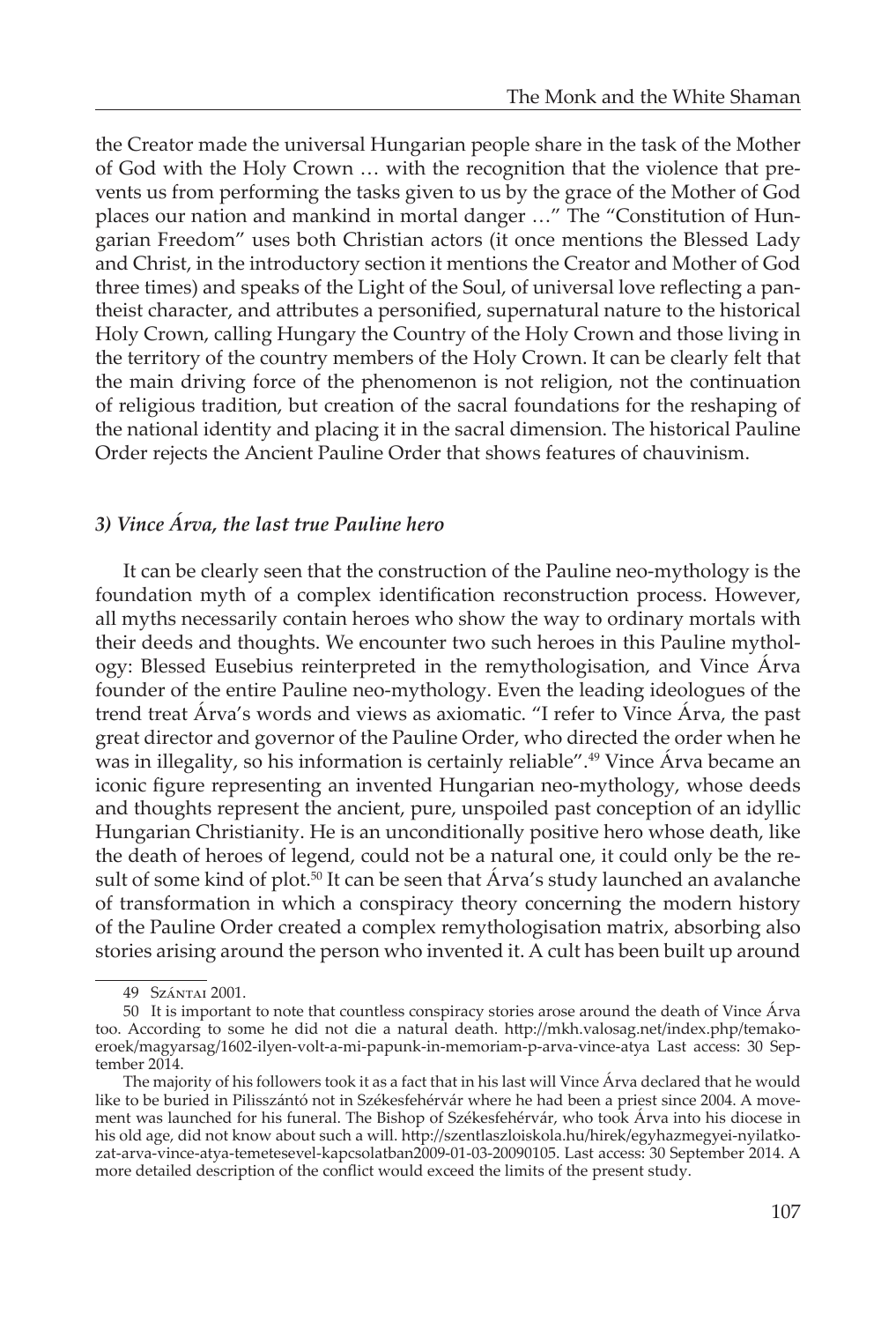his person, his name is used as the stamp of true knowledge, an authenticating brand, with which books could be sold and ideologies confirmed during his life and after his death.<sup>51</sup>

# **Summing up**

The described elements of Pauline neo-mythology clearly show that the phenomenon is part of a complex identity reconstruction bringing about a syncretic symbiosis of Christian, neopagan and nation elements. As I have shown in my earlier article giving an overview of the trends in Christian-neopagan syncretism,<sup>52</sup> like the neopagan orientation its syncretism with Christianity is a very complex phenomenon. Basically, a distinction must be made between its two variants: 1.) the presence of Christian-neopagan syncretism in the vernacular religiosity of Christian believers, and 2.) the trend of the neopagan orientation that draws on Christian symbolism and teachings and wishes to incorporate them into its own theory. At the same time it must be emphasised that in the first case the process of mingling blends with Christianity not neopagan elements in the strictest sense,<sup>53</sup> but rather certain chapters in Hungarian history, among them a reinterpretation of the connection of the Hungarian people with Christianity, in which the date and manner of the conversion of the Hungarians is placed in a new light, the role of certain actors is reinterpreted and through this, belief in the chosenness of the Hungarians and their prophetic consciousness appears. The many-branched ideology of the trend and in cases its system of teachings represents a fundamental reinterpretation of Christian tradition or places Christian history on a new basis seen from an ethnic-specific viewpoint through a strong process of remythologisation. The case of the Pauline neo-mythology is not primarily about religious reinterpretation either. We cannot speak of the strengthening of the cult of Blessed Eusebius in a Catholic context, rather neo-nationalism appears linked with an invented new mythology, overstepping religious borders. The Pauline neomythology on the one hand represents profanisation, while in other respects it also remains sacral, although not within the frames of Christianity and the concept of sacrality but in a new mythology linked to the "nation-religion".

The phenomenon itself can be compared to the process of the search for a mythology by 19<sup>th</sup> century Romantic nationalism. The Grimm Brothers, Elias Lönnrot, or in Hungary, among others, Arnold Ipolyi and Kabos Kandra attempted to reconstruct mythologies linked to a particular ethnic group. While in the 19<sup>th</sup> century this process was not capable of creating a coherent archaic Hungarian mythology from the knowledge preserved in folklore, in the 21<sup>st</sup> century we find the opposite process. The Hungarian neo-mythology has created, that is, it has

<sup>51</sup> It is a good indication of the transcendent attitude towards him, that at the National Assembly of Hungarians in 2010, two years after his death wine that he had blessed was successfully sold in plastic bottles. See the photo in the annexe.

<sup>52</sup> Povedák 2014.

<sup>53</sup> For example, the revival of phenomena related to the shaman tradition.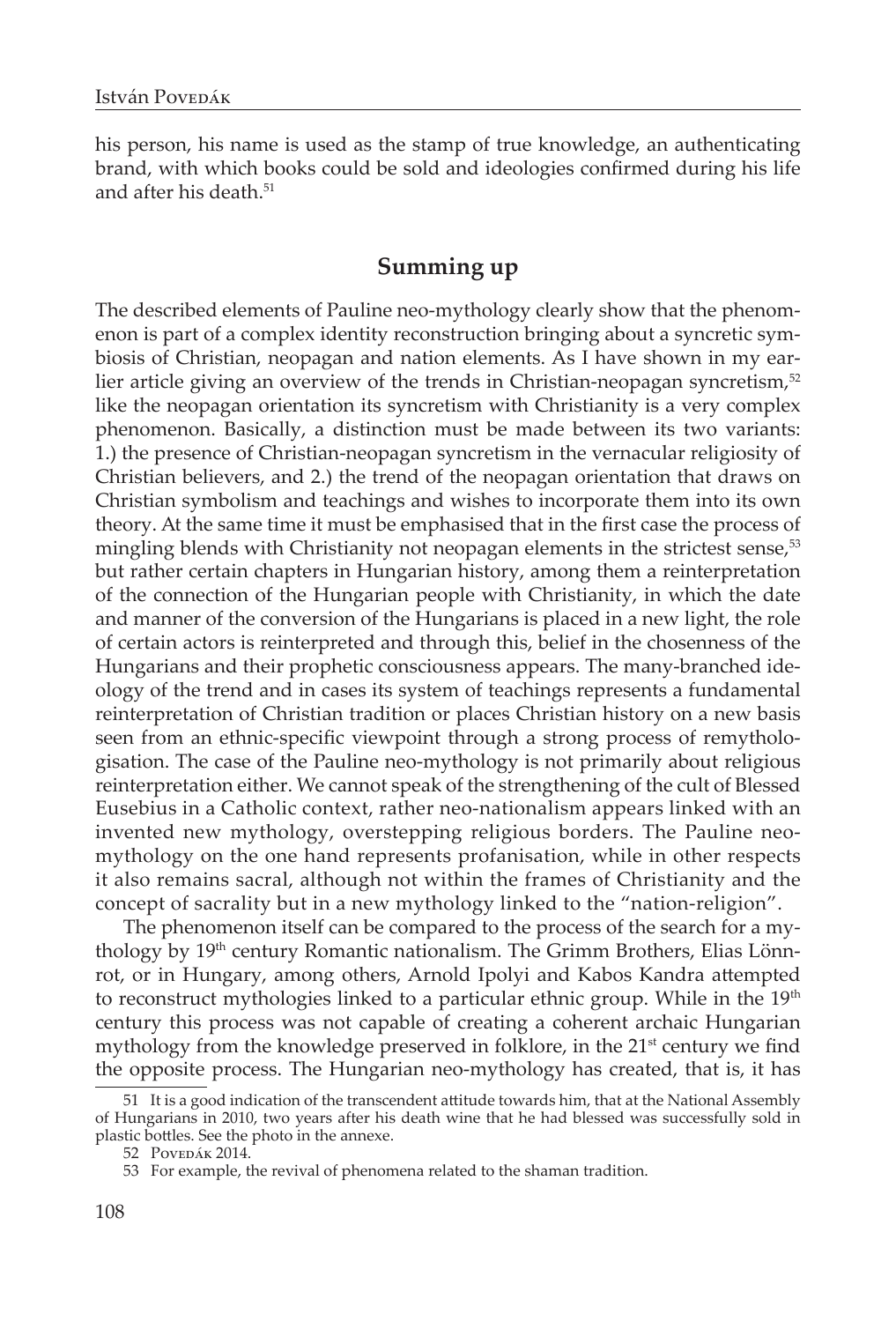invented everything that the methodical approach of  $19<sup>th</sup>$  century folklore and mythology research was unable to do. The reason for this is simple. This is a process with a sense of national mission, a national prophetic consciousness<sup>54</sup> that predestines the success of the creation of a complex mythology. Failure cannot be tolerated in this process because it would eliminate the sacral foundations of the very sense of a national mission. It must therefore be proven to exist, and for this contemporary myth creation provides everything that the earlier effort could not: sacral mission, sacral actors, world-saving consciousness. In this way it is creating an alternative mythological world, but at the same time it is also blurring the borders between myth and reality, presenting the events of the invented mythology as reality. Unfortunately this is also in line with the demands of our contemporary society where, in many cases, it is not historical authenticity that is important but merely its appearance.

<sup>54</sup> Hammond 1980.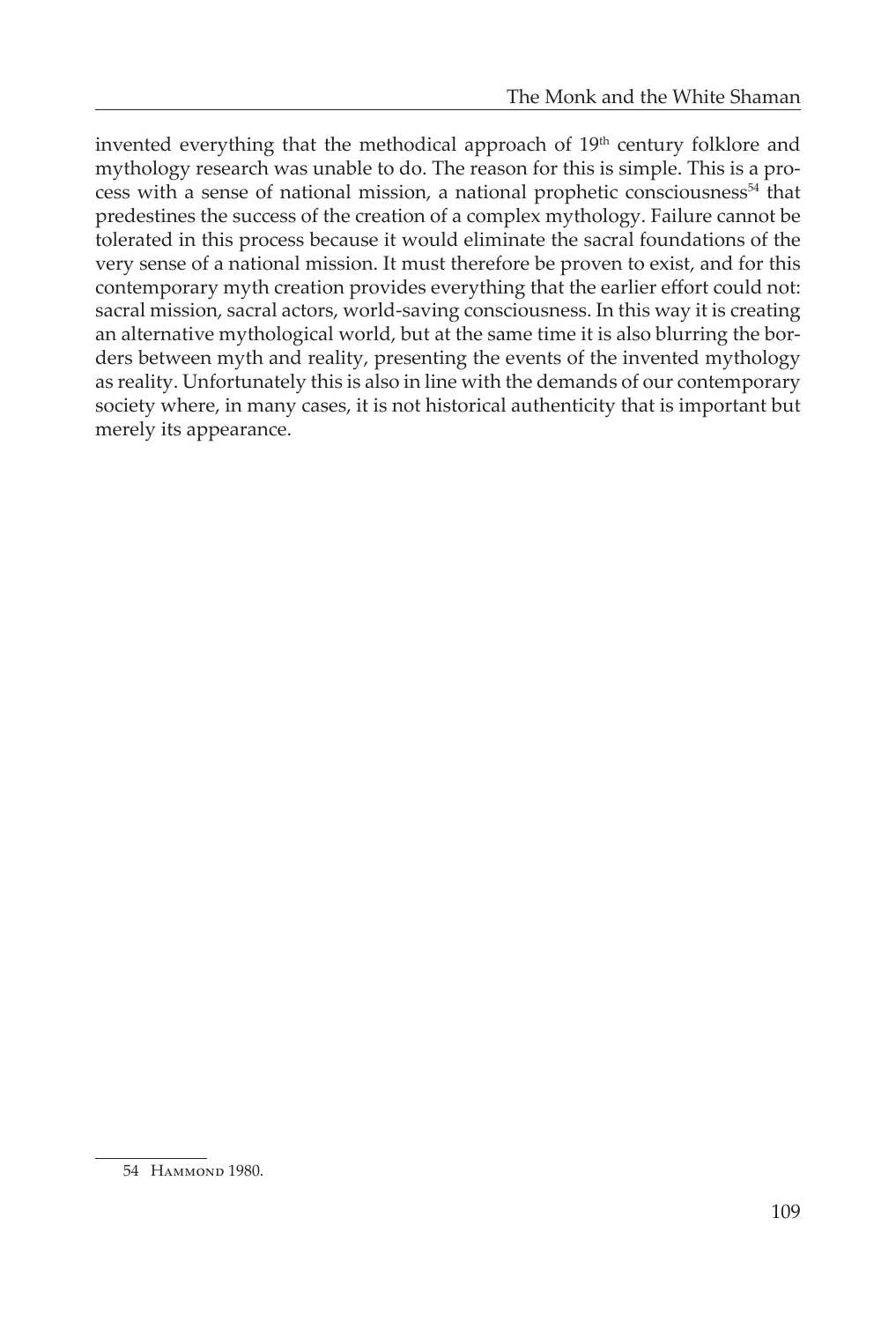# LITERATURE

### Anttonen, Pertti J.

- 2004 A Catholic Martyr and Protestant Heritage. A Contested Site of Religiosity and its Representation in Contemporary Finland. In: Anna-Leena Siikala – Barbro Klein – Stein R. Mathisen (eds.) *Creating Diversities. Folklore, Religion and the Politics of Heritage.* Finnish Literature Society, Helsinki, 190-224.
- 2012 The Finns Party and the Killing of a 12<sup>th</sup> Century Bishop. The Heritage of a Political Myth. *Traditiones* 41 (2), 137–149.

#### Árva, Vince

2003 Az ősi Pálos rend története. [History of the Ancient Pauline Order.] *Dobogó* http://dobogommt.hu/irasok?aid=6

#### Badiny Jós, Ferenc

- 2002 *Az istenes honfoglalók.* [The Divine First Settlers.] self-published, Budapest. 2003 *Jézus király a Pártus Herceg.* [King Jesus the Parthian Prince.] Magyar Ház, Budapest.
- 2005 *A káld-pártus hagyomány és a magyarok Jézus vallása.* [The Chaldean-Parthian Tradition and the Jesus Religion of the Hungarians.] Magyar Ház, Budapest.

## Bakk, István

s.d. *Miért fontos a magyar nemzet számára a Pálos-rend magyar központúsága?* [Why is the Hungarian Centrality of the Pauline Order Important for the Hungarian Nation?] http://www.kincseslada.hu/magyarsag/content. php?article.610

#### Barna, Gábor

1994 Objects of Devotion or Decoration? The Role of Religious Objects in Everyday Life in the Nineteenth and Twentieth Centuries. In: Bringeus, Nils-Arvid (ed.), *Religion in Everyday Life*. Stockholm, Royal Academy of Letters, History and Antiquities, Konferenser 31, 105–120.

#### Born, Gergely

2008 *A Pilis csodálatos titkai.* [The Wondrous Secrets of Pilis.] http://www.kincseslada.hu/pilis/content.php?article.105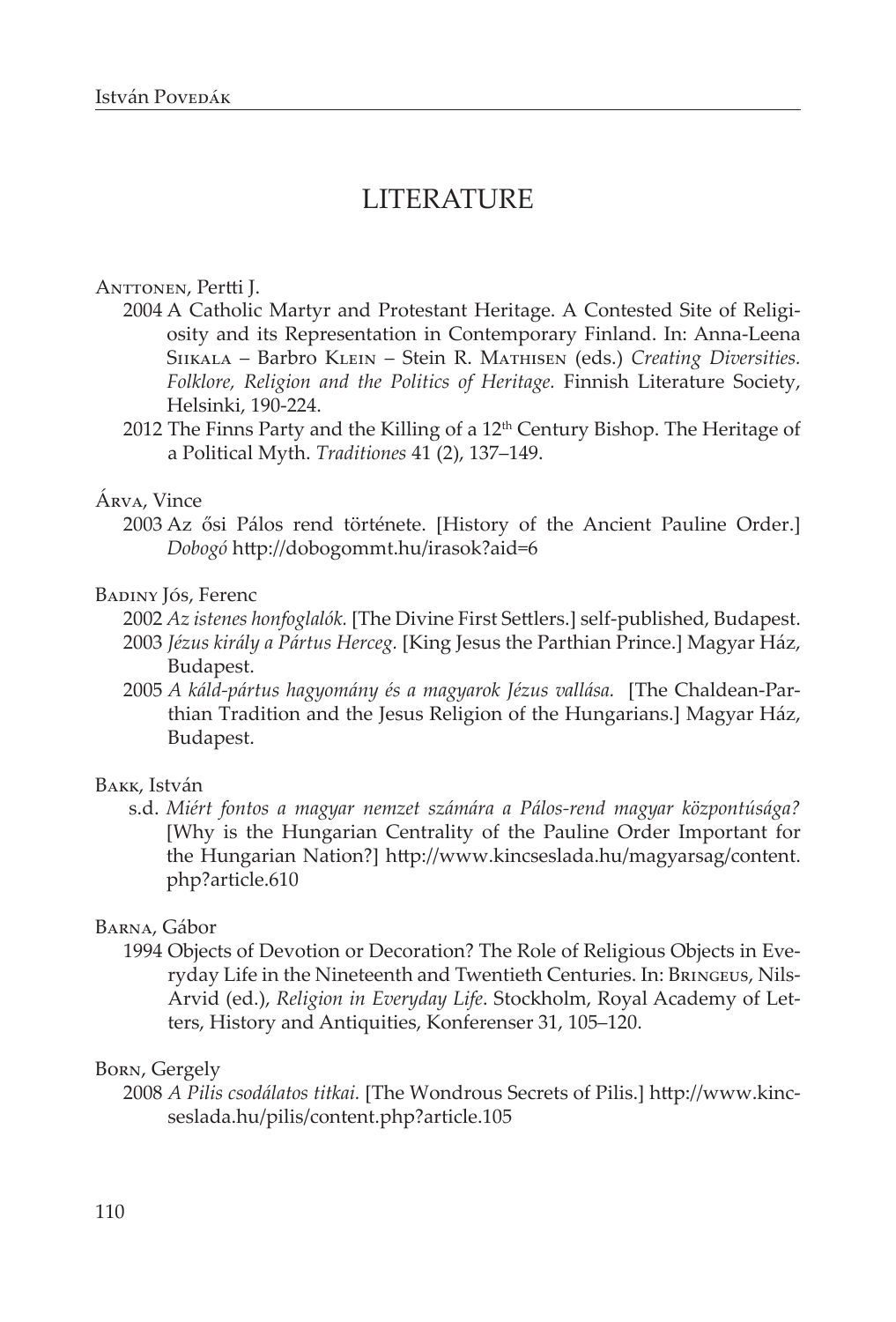## Bunyevácz, Zsuzsa

s.d. *Az örök bölcsesség útján. A Grál magyar lovagjai, a pálosok.* [On the Path of Eternal Wisdom. The Hungarian Knights of the Grail, the Paulines.] http:// www.magtudin.org/A%20palosok%203.htm

## Gönczi, Tamás

2012 *A Pilis titkai I.* [Secrets of Pilis I.] Koronás Kerecsen Kiadó, s.l.

#### HAMMOND, Phillip E.

1980 The Conditions for Civil Religion. A Comparison of the United States and Mexico. In: Bellah, Robert Neely – Hammond, Phillip E. (eds.) *Varieties of Civil Religion.* Harper & Row, San Francisco. 40-85.

#### Keményfi, Róbert

2008 "Kulturális hatóerõnk" mitikus történeti földrajzi háttere. A magyar Mezopotámia képzete. [Mythical Historical Geographical Background of Our "Cultural Driving Force". The Idea of Hungarian Mesopotamia.] *Korall* 31. 2008. április, 101–131.

## Kertész-Bakos, Ferenc

2012 *Politikai okkultizmus. Hamisított történelem az Arvisuráktól a pálosokig*. [Political Occultism. Falsified History from the Arvishuras to the Paulines.] self-published, Budapest.

#### Margry, Peter Jan

2002 Merchandising and Sanctity. The Invasive Cult of Padre Pio. *Journal of Modern Italian Studies* 7(1) 88-115.

#### Niedermüller, Péter

2002 Elavuló fogalmak. [Concepts Becoming Obsolete.] *Regio* (4) 138–147.

#### Povedák, István

2014 Láthatatlan határok. A keresztény-újpogány szinkretizmus. [Invisible Borders. Christian-Neopagan Syncretism.] In: Povepák, István – Szulárdi, Réka (eds.) *Sámán sámán hátán. A kortárs pogányság multidiszciplináris elemzése.* [Many Shamans. Multidisciplinary analysis of Contemporary Paganism.] MTA-SZTE Vallási Kultúrakutató Csoport, Szeged. 55-77.

## Povepák, Kinga

2013 New Music for New Times(?), Debates over Catholic Congregational Music. In: Tom Wagner, Monique Ingalls, Carolyn Landau (eds.) *Christian Congregational Music: Local and Global Perspectives.* Farnham, Ashgate 99-116.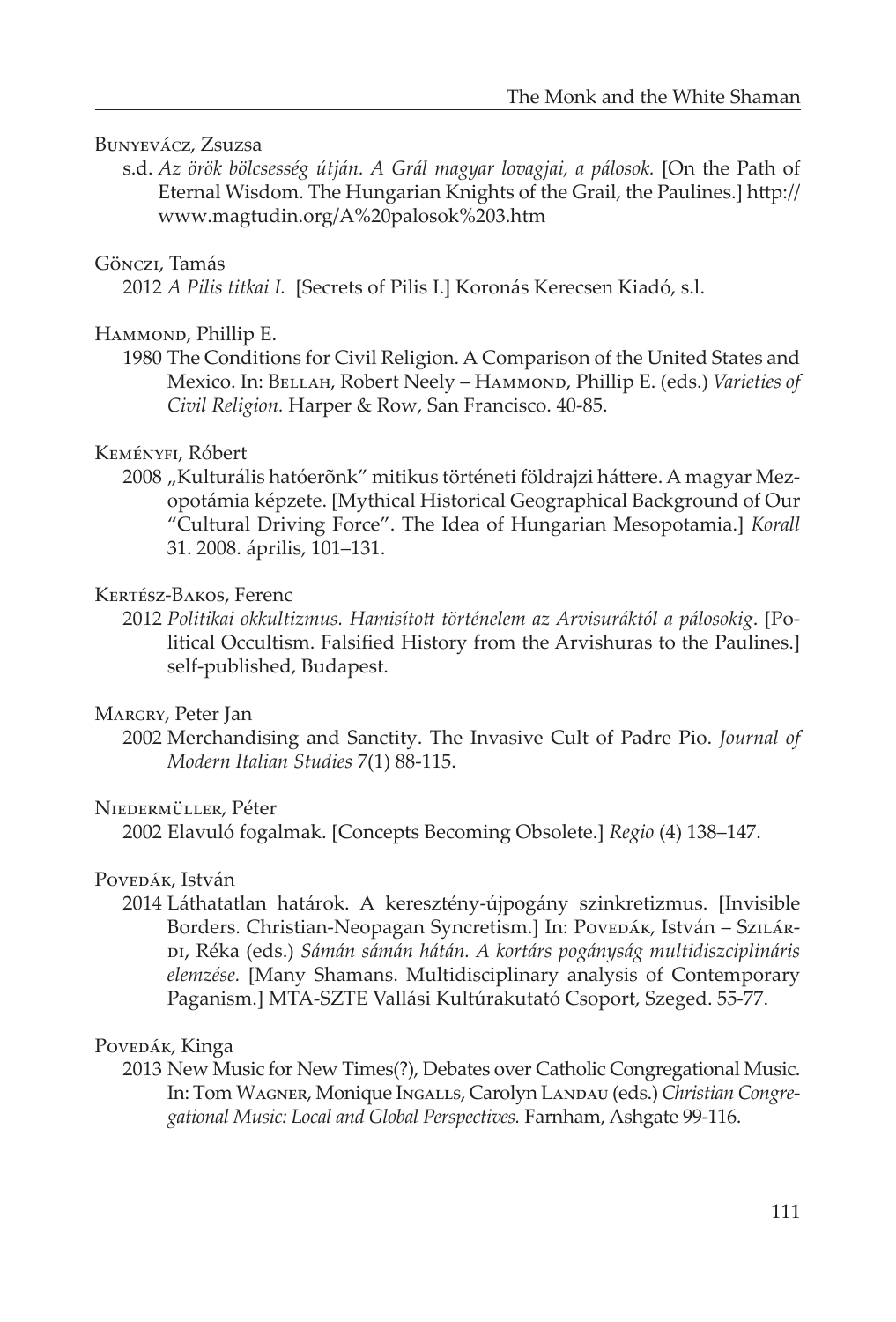## PRENOSZIL, Sándor

s.d. *A székely-magyar rovásírás őstörténeti köntösben.* [The Székely-Hungarian Runes in a Prehistoric Guise.] http://rovasiras.aries.hu/

#### Smart, Ninan

1996 *Dimensions of the Sacred. An Anatomy of the World's Beliefs*. Fontana Press, London.

#### Szántai, Lajos

- 2001 *A két hollós. Mátyás király és a Pálos rend.* [The Two Ravens. King Matthias and the Pauline Order] Sárosi és Fia, Fót
- 2008 *"Szent őseink nyomában maradva..." Történelmi barangolás Dobogókőn.*  ["Following the Steps of Our Holy Ancestors…" – Historical Rambling at Dobogókő.] http://www.dobogommt.hu/dobogo/irasok.php?id=20080 628221155&nev=Sz%E1ntai%20Lajos
- 2010 *Pálosok.* [Paulines.] http://www.jovonk.info/2010/09/05/szantai-lajos-palosok

## Szilágyi, Tamás – Szilárdi, Réka

- 2007 *Istenek ébredése. Az újpogányság vallástudományi vizsgálata.* [Awakening of Gods. A Religious Studies Investigation of Neopaganism.] Jate-press, Szeged.
- Török, József Legeza, László Szacsvay, Péter 1996 *Pálosok.* [Paulines.] Mikes Kiadó, Budapest.

#### Voigt, Vilmos

1980 Miért hiszünk a hiedelmekben? A hiedelmek paradigmatikus és szintagmatikus tengelye. [Why Do We Believe in Superstitions? The Paradigmatic and Syntagmatic Axis of Superstitions.] In: Frank, Tibor – Hoppál, Mihály (eds.) *Hiedelemrendszer és társadalmi tudat. 1. [Superstitions and Social Consciousness I.]* Tömegkommunikációs Kutatóközpont, Budapest. 282-289.